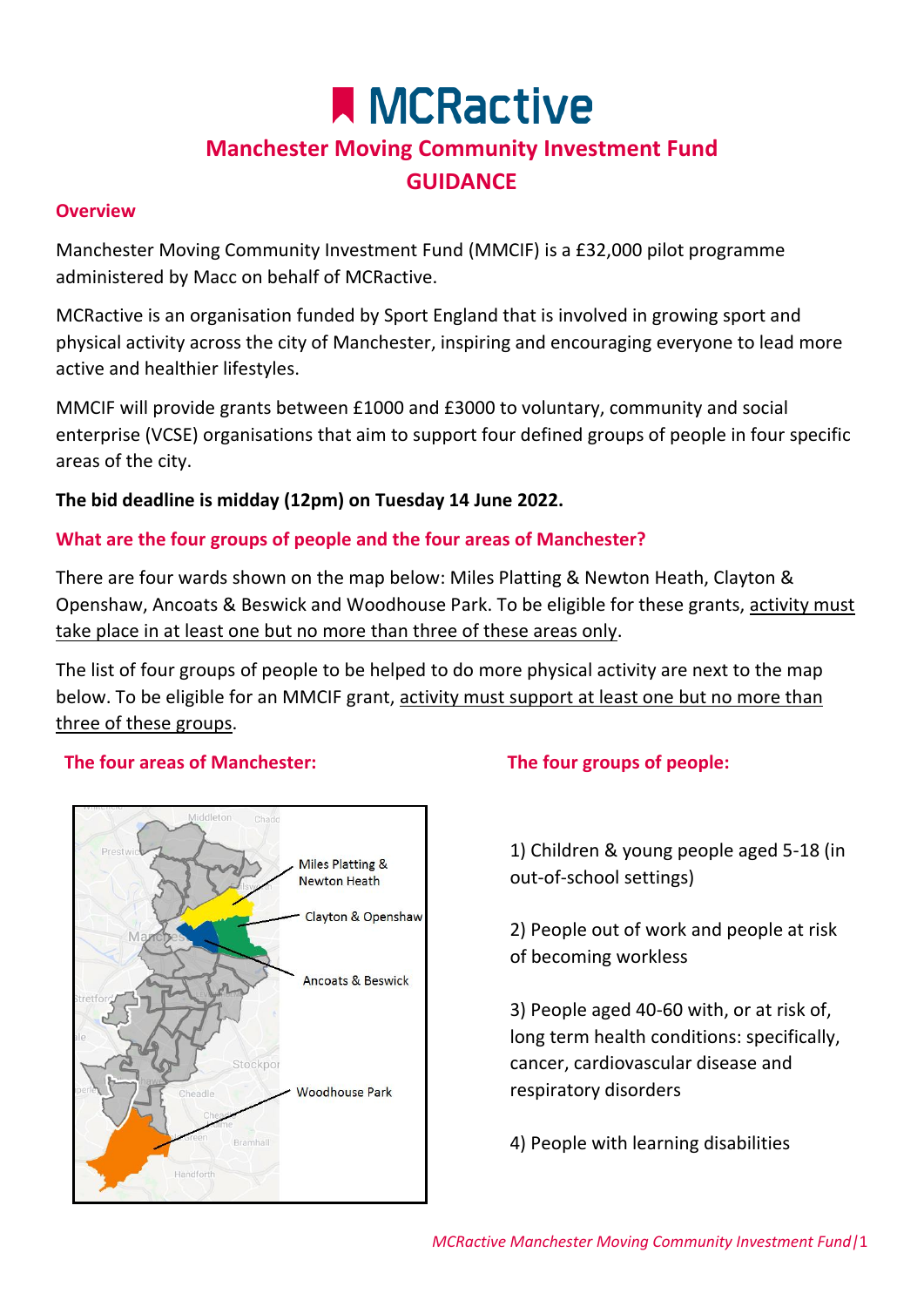# **What is the funding for?**

Projects that increase sport and physical activity in at least one of the four specified areas of Manchester amongst at least one of the defined group of people

You must plan for the funding to be spent within an approximately five-month time period (July to November 2022).

#### **How much can you apply for?**

Grants of £1,000, £2,000 and £3,000 are available. We hope to fund a mixture of project sizes that support the people-groups and geographical areas listed above as equally as possible.

A maximum of one application per organisation is allowed.

#### **Who can apply?**

This funding programme is open to organisations:

- **●** in the VCSE sector (e.g. Unincorporated Association, Company Limited by Guarantee (without share capital), Registered Charity, Charitable Incorporated Organisation, Community Interest Company, Community Benefit Society, non-constituted groups)
- **●** with an annual income of no more than £100,000
- **●** with an address in the city of Manchester
- **●** able to deliver all of their funded activity in at least one of the four priority geographical areas
- **●** able to deliver relevant activity to at least one of the four priority peoplegroups
- **●** aiming to complete their activities within approximately five-months (July to November 2022)
- **●** that have financial accounts or maintain an income and expenditure sheet
- **●** that have an up-to-date list of management committee or team members, their roles and home contact details
- **●** that have a formal governing document *(constituted organisations)* or a signed written statement explaining why your organisation exists and what it does *(un-constituted organisations)*
- **●** with a bank account in the organisation's name that has at least two signatories who are unrelated to each other
- **●** that have a track record of working within Manchester, ideally within at least one of the four wards and for the benefit of at least one of the four people groups
- **●** agree to complete a simple monitoring form after the project is finished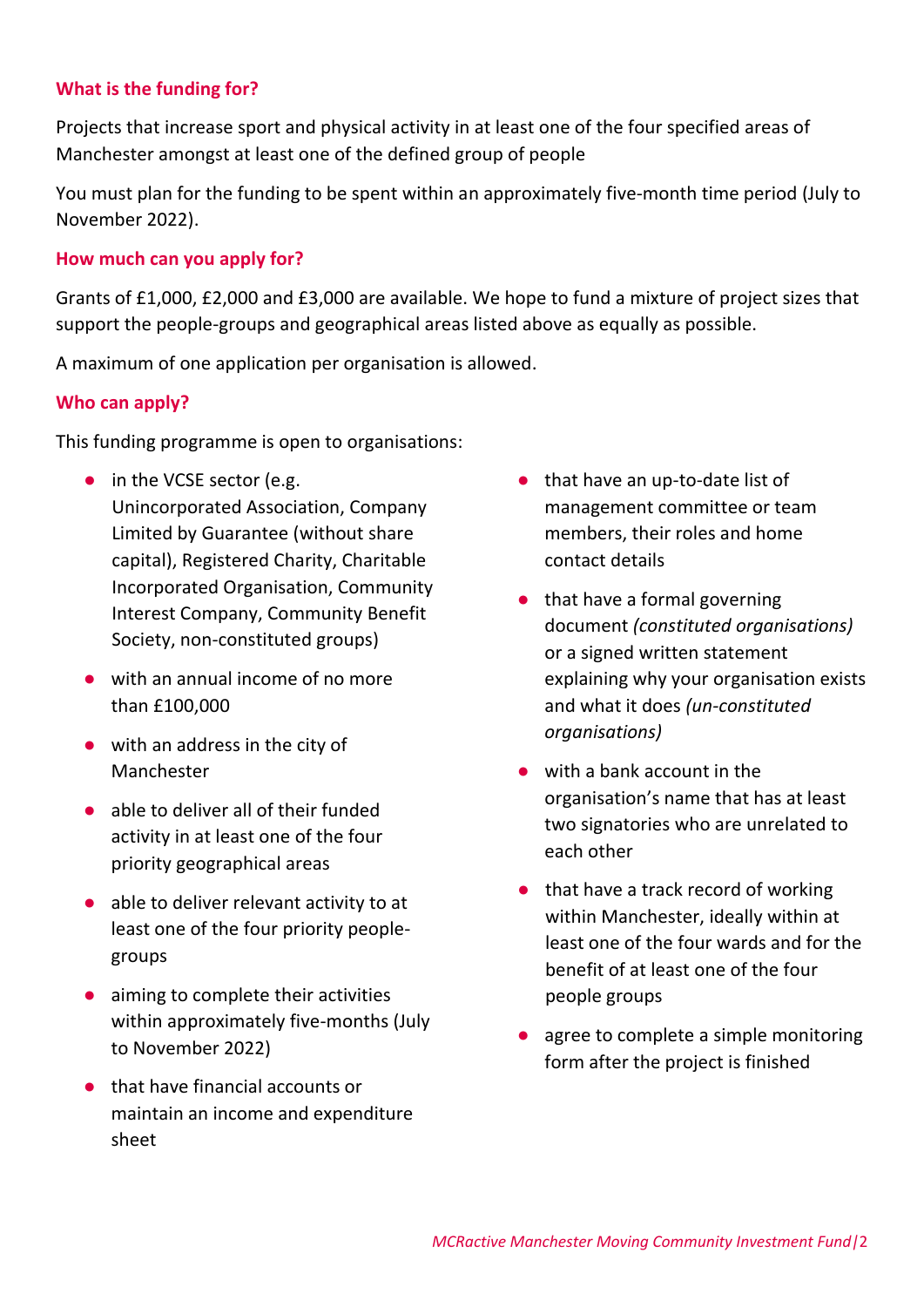Please note - if your organisation is successful in bidding for funding: before Macc can pay the funds, we will request some items of information as part of the basic due diligence checks we are obliged to carry out on behalf of the programme's funder. (For details see the section further below titled, "Due diligence checks of successful applicants".)

Where relevant in some circumstances we may also need to ask you for evidence of any of the other items listed in the bullet points above.

# **What can be funded?**

This funding programme can support any direct cost required to help increase sport and physical activity in at least one of the four priority wards and at least one of the defined groups of people. Costs may include things like:

- **●** venue hire
- **●** equipment purchase or hire
- **●** volunteer expenses
- **●** sessional worker costs
- **●** printing / stationery / promotional materials
- **●** clothing for sports or other physical activity
- **●** accessibility-support costs
- **●** event supplies, refreshments

Funding requests for projects that continue an existing activity will only be considered if they are aim to achieve new outcomes. For example, a girls' project which adds new sessions for women / mums.

# **What cannot be funded?**

- **●** applicant organisations that are for-profit organisations
- **●** activities that do not aim to deliver new sports or other physical activity in the priority wards to the specified peoplegroups within an approximately fivemonth timeframe
- **●** any organisation not based in Manchester (or adjacent to at least one of the relevant wards but with specified links to those wards) and not working for the benefit of Manchester communities
- **●** core organisational costs that exceed 15% of the amount of funding requested
- any political organisations / groups or the furtherance of religious aims
- **●** the purchase of vehicles or property, building renovation or repair
- **●** the employment of consultants or advisers individuals not set-up as sole traders or part of an existing formal organisation

# **Application form guidance and getting help with your application**

The application form for these grants can be found here: [https://manchestercommunitycentral.org/manchester-moving-community-fund.](https://manchestercommunitycentral.org/manchester-moving-community-fund) Guidance on completing the actual form can be found on the reverse side.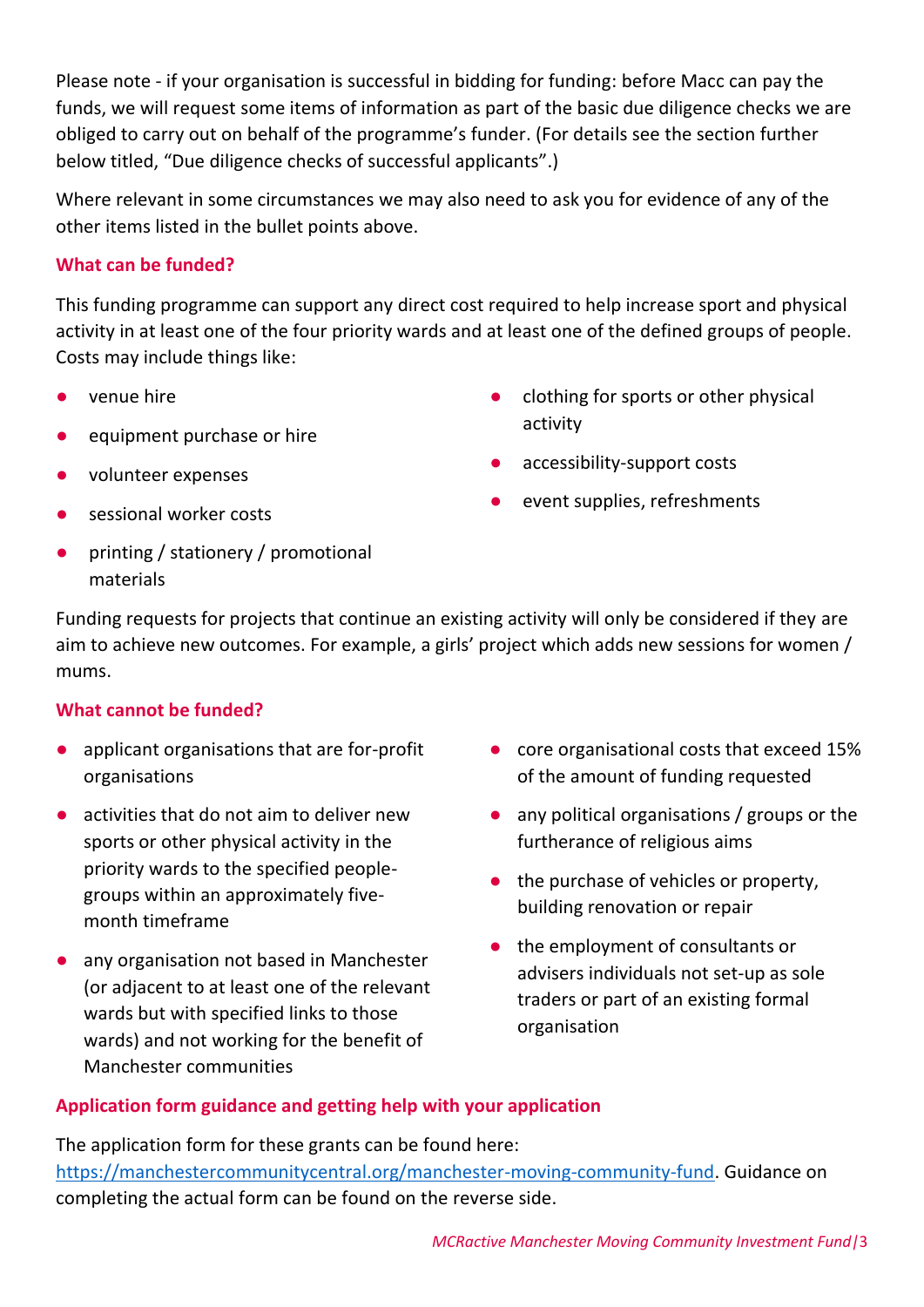Individual applicant organisations can apply to deliver activity for one or two but no more than three of the four defined groups of people in one or two but no more than three of the specified geographical areas.

Who to contact for advice:

For general advice and information about this funding, MCRactive and the projects this programme hopes to fund you can contact Terry Manyeh, Community Development Coordinator at Macc via [terry@macc.org.uk.](mailto:terry@macc.org.uk)

# **IMPORTANT: we can offer support to groups who would find it easier to submit a video application instead. Support is limited and is on a first come, first served basis. Please contact**  [terry@macc.org.uk](mailto:terry@macc.org.uk) **no later than 1 June to discuss your assistance needs.**

Macc's capacity building team can assist groups wanting advice on how to prepare a strong grant application through the team's usual referral process. Groups are free to contact the team on the 0333 321 3021 support line or via [info@mcrcommunitycentral.org](mailto:info@mcrcommunitycentral.org) to request support. Support requests will be managed subject to capacity<sup>1</sup>.

# **How to submit your application**

<u>.</u>

- **●** the online downloadable Word version of the application form is at <https://manchestercommunitycentral.org/manchester-moving-community-investment-fund>
- **●** applications should be emailed to [grants@macc.org.uk](mailto:grants@macc.org.uk)
- **●** the deadline for all funding applications is midday (12 noon) on Tuesday 14 June

Please note: applicants that submit their application to [grants@macc.org.uk](mailto:grants@macc.org.uk) should receive a reply to acknowledge receipt of their bid. If you do not receive this email within one working-day, we may not have received your application and the panel will not be able to assess it. If you have applied but not received a confirmation email, please contact Oliver at Macc on 0161 834 9823 as soon as possible.

# **How the programme will make funding decisions**

An independent panel of VCSE/public sector representatives from the MCRactive partnership will decide which applicants are to receive funding. Panellists will assess all applications that meet the conditions of funding and prioritise those that come from within the area of project delivery and offer good value for money. The panel's decisions will be final.

- Macc will notify all applicants of the outcome of their bids no later than Monday 27 June
- upon completion of standard due diligence checks (see next section), successful applicants will receive their grants in a single payment via bank transfer
- **●** grant holders then have around five-months (July to November) in which to deliver their projects and spend all funding

 $1$  Macc's capacity building team provides this support separately to the administration of this grants programme and to the decisions made by the grants selection panel.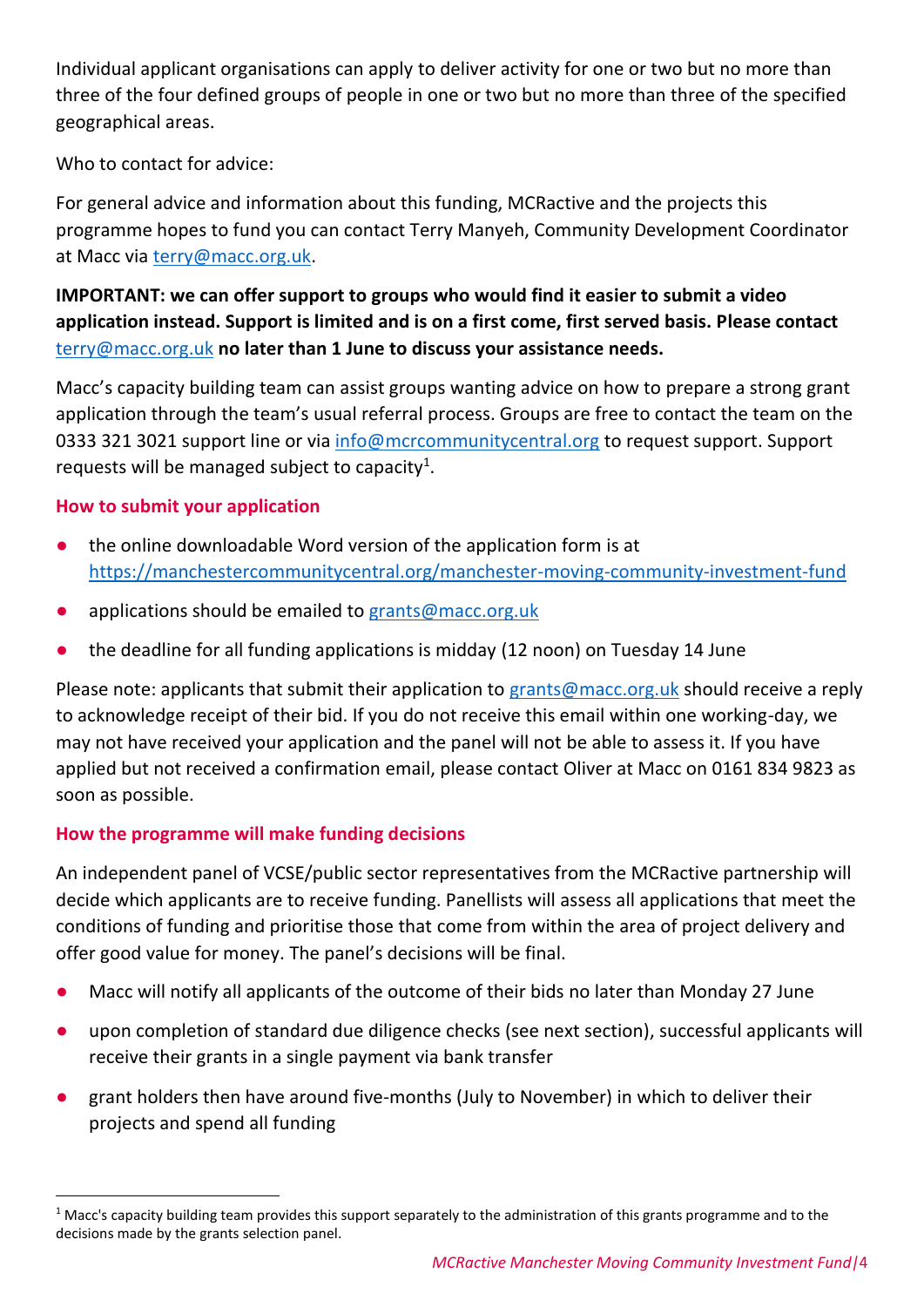#### **Due diligence checks of successful applicants**

Before individual grants can be paid, due diligence checks will be carried out on successful applicants.

Important - the information requested below is required as part of our standard due diligence checks to ensure funding recipients are currently active in Manchester and financially solvent. Macc is obliged to collect this and other information in its appointed role as funding administrator on behalf of MCRactive and Sport England.

In strict accordance with The General Data Protection Regulation (GDPR) and Data Protection Act 2018, all personal and financial information will be stored confidentially. Macc's Information Commissioner's Office reference is Z9595019 and we are re-registered annually on 10 September. Upon request Macc can provide our data protection and information security policies. If more detailed information is required please let us know.

For information on Macc's Data Protection Policy and how we will use and store your data please go to [https://bit.ly/2KEBsf1.](https://bit.ly/2KEBsf1)

By Monday 27 June Macc will inform all applicants as to whether or not their bid has been successful. We will then ask successful organisations to provide copies of the following information ASAP:

- **●** the organisation's governing document (registered organisations) or a signed written statement explaining why your organisation exists and what it does (unregistered organisations)
- **●** the names and home addresses of two committee members or management team members
- **●** a bank statement in the name of the organisation dated within the last three-months and showing transactions for a period of at least one-month
- safeguarding policy for those projects working with any vulnerable children or adults

We expect all events and activities to be insured appropriately; if applying for £2,000 or above we will ask to see evidence of this.

Successful £2,000 and £3,000 applicants will also be asked to provide copies of the following:

- **●** the most recent set of signed annual accounts or if unavailable a Treasurer-signed income and expenditure statement
- **●** a public liability certificate that covers the period of your funded activity

Please note: Macc may not need you to submit all of the requested due diligence documentation if you have received a grant through us before. We will let you know if this is the case.

# **General monitoring and end of project monitoring**

During the course of your project we will give you a phone call to informally chat about how your funded activities are going. If issues occur during project delivery you are encouraged to ask for help from Terry Manyeh via [terry@macc.org.uk.](mailto:terry@macc.org.uk)